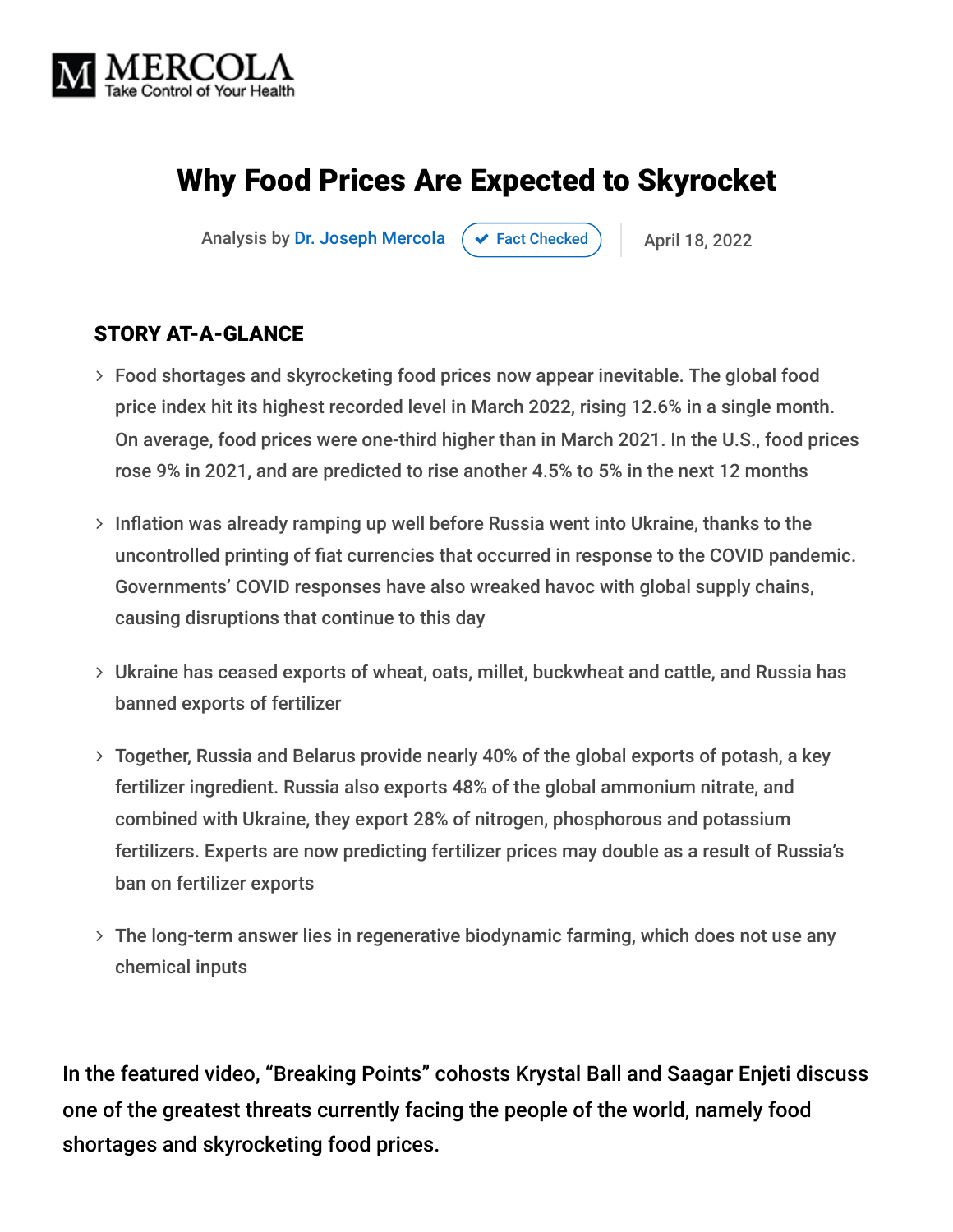According to a recent NPR report,<sup>1</sup> the global food price index hit its highest recorded level in March 2022, rising 12.6% in a single month.<sup>2</sup> On average, food prices were onethird higher than in March 2021. In the U.S., food prices rose 9% in 2021, and are predicted to rise another 4.5% to 5% in the next 12 months. 3

But while the Ukraine conflict is cited as the primary cause, it's not the sole reason. Price inflation was already ramping up well before Russia went into Ukraine, thanks to the uncontrolled printing of fiat currencies that occurred in response to the COVID pandemic. Governments' COVID response have also wreaked havoc with global supply chains, causing disruptions that continue to this day.

The climate has also been uncooperative, causing poor harvests around the world. China, for example, has reported it expects the lowest harvest yields in history this year, thanks to serious flooding of its farmland in the fall of 2021. 4

## Compounding Crises Threaten Global Food Productivity

That said, the Russia-Ukraine conflict is certainly making a bad problem worse. Ukraine is known as "the bread basket" of Europe, responsible for producing and exporting 12% of all food calories traded on the international market. Russia is also a major exporter of food, and together with Ukraine, the two countries account for nearly 30% of global wheat exports, nearly 20% of the world's corn and more than 80% of the sunflower oil. 5

According to the U.S. Department of Agriculture's projections, wheat exports from Russia and Ukraine will be reduced by more than 7 million metric tons in 2022. At the same time, the Ukrainian government has decided to ban all export of wheat, oats, millet, buckwheat and cattle, to ensure food safety for its own people, while Russia has banned exports of fertilizer. 6

As reported by Wired, the current food crisis in Ukraine is made up of several components, and the effects will have a worldwide rippling effect, thanks to our dependency on global trade: 7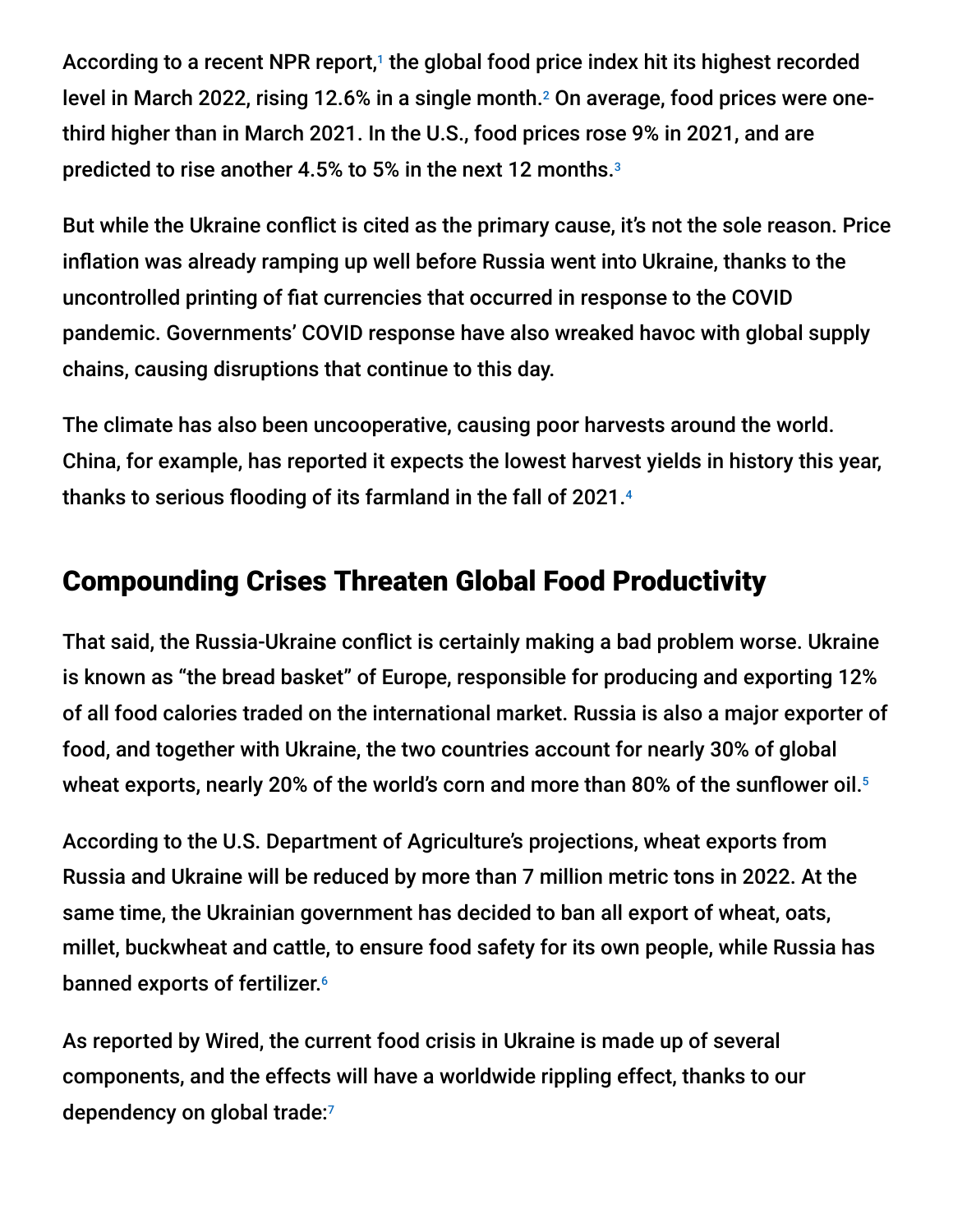*"Goods that have already been harvested — last autumn's corn, for instance can't be transported out of the country; ports and shipping routes are closed down, and international trading companies have ceased operations for safety. (Plus, while those crops sit in bins, destruction of the country's power grid takes out the temperature controls and ventilation that keep them from spoiling.)*

*This year's wheat, which will be ready in July, can't be harvested if there's no fuel for combines and no labor to run them. Farmers are struggling over whether to plant for next season — if they can even obtain seeds and fertilizer, for which supplies look uncertain ...*

*Analysts worry that the countries that buy the most wheat from Ukraine predominantly in Africa and the Middle East — will have the hardest time paying as prices rise."*

Scott Irwin, an agricultural economist and professor in the College of Agricultural, Consumer and Environmental Sciences at the University of Illinois told Wired magazine: 8

*"This crisis is beyond the normal ability to shuffle supplies around. We've exploded that system, and the cost is going to be extreme economic pain."*

#### Serious Fertilizer Shortage Looms

Together, Russia and Belarus provide nearly 40% of the global exports of potash, a key fertilizer ingredient. Russia also exports 48% of the global ammonium nitrate, and combined with Ukraine, they export 28% of nitrogen, phosphorous and potassium fertilizers. 9

Experts are now predicting fertilizer prices may double as a result of Russia's ban on fertilizer exports. For some farmers, that will be a death knell that causes them to go out of business. The rest will be forced to charge more for their commodities, resulting in skyrocketing food prices.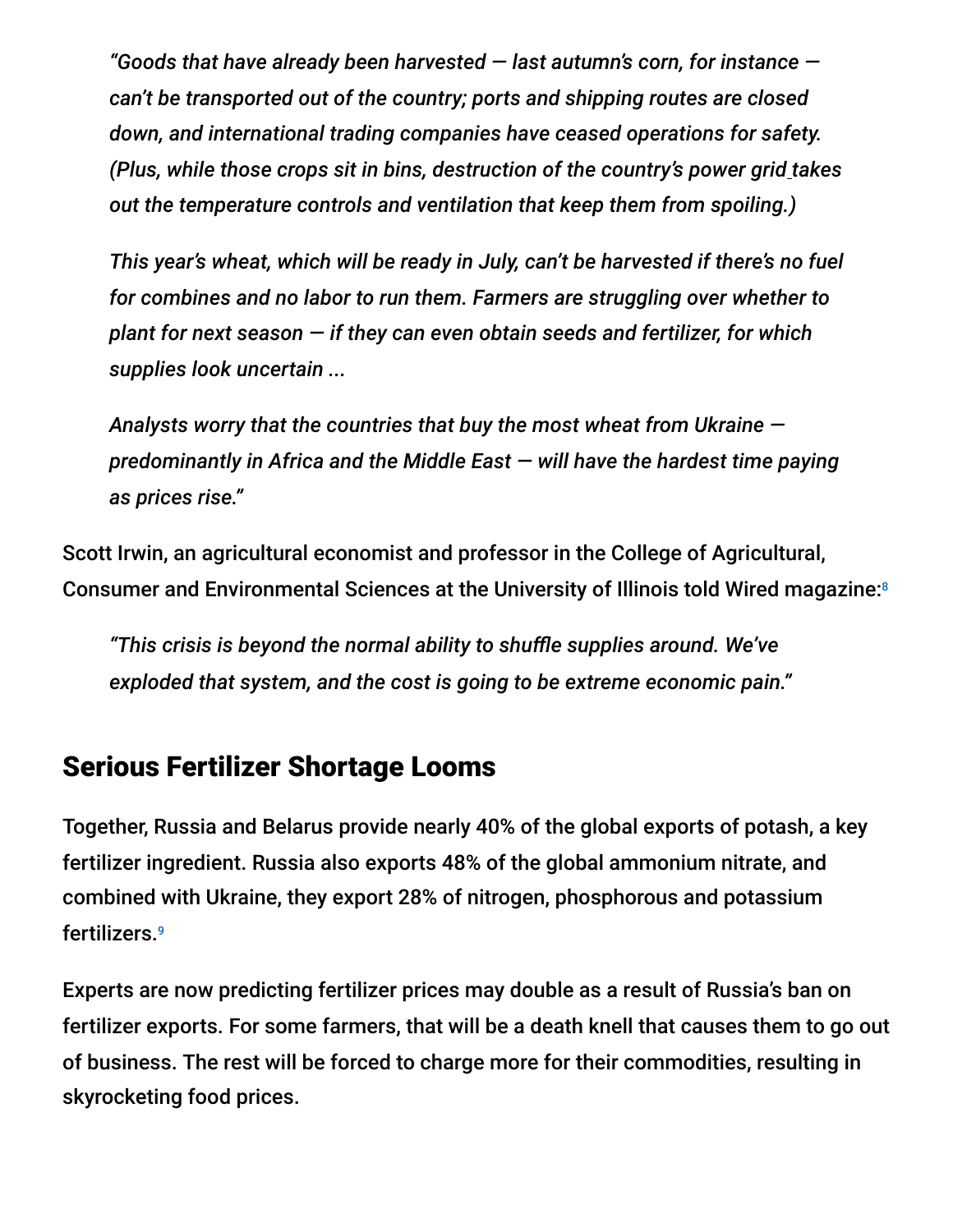### Biodynamic Solutions

Are there any solutions to this pressing dilemma? I would argue that there are, but it'll require rapid response and adaptation from farmers everywhere. As explained in "Kiss the Ground," a documentary about biodynamic farming, a beautiful harmony exists within nature, and we can benefit by tapping into that natural system with biodynamic practices rather than working against it.

As noted in the film, a preview of which is included above, "Biodynamic farming is simply farming in service of life." While it requires a leap of faith to make the transition, the results speak for themselves. Biodiversity improves rapidly on farms that make the transition, and the quality of the food (and the quality of life of the farmer) is greatly augmented.

Biodynamic agriculture builds upon the foundation of organic farming. That means zero pesticides and synthetic fertilizers are used. But biodynamic then goes a step further. The goal is to make the land better than it was before. It doesn't just stop the destruction of soil, but actually regenerates it.

The farm as a whole is basically viewed as one organism, where each part of the farm supports the rest. Livestock have their role, as do microorganisms and beneficial insects. Rather than working against you, they're now working for you to improve the fertility of the soil and the quality of the food grown in it.

Biodynamic farming is really about being a part of nature and working with it rather than trying to conquer nature through unnatural and ultimately destructive means.

Biodynamic farming can also, over time, help stabilize the climate. Not only do biodynamic farmers not pollute the air, water or soil in the first place, but the plants also pull carbon from the air, depositing it back into the soil where it does the most good, and requires far less watering. Regenerative practices also prevent the loss of topsoil and increase rainfall.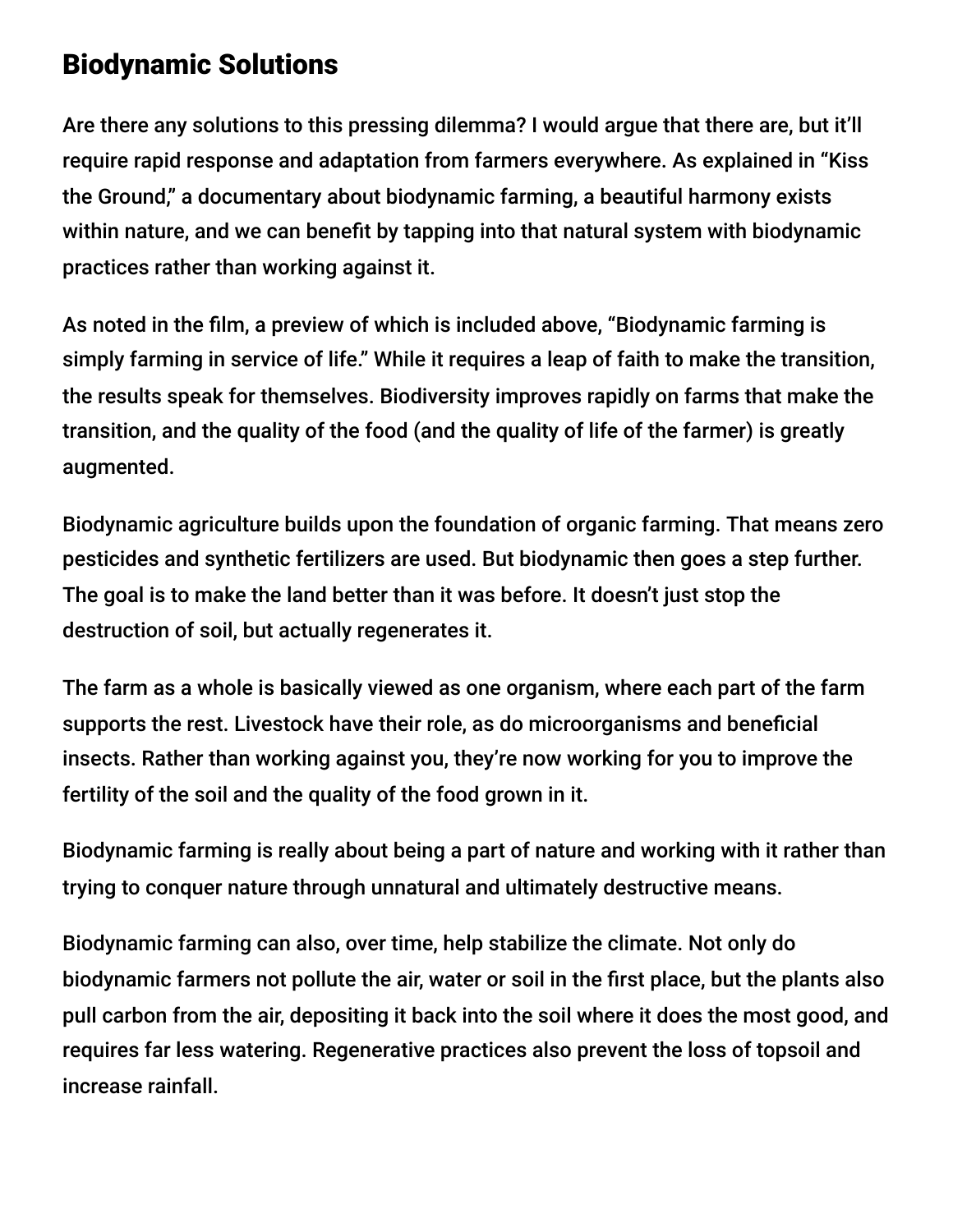For example, regenerative ranchers in Northern Mexico, in the Chihuahuan Desert, who have added 1 million acres of rotational grazing, report getting 15% to 20% more rainfall than their neighbors who haven't regenerated their land.

# Support Biodynamic Farming

Many of the food products we sell under the Mercola brand are produced by Demeter certified biodynamic farmers in eight countries. Demeter is the oldest ecological certification in the world. Most recently, we've initiated the first-ever standards for Demeter Certified Biodynamic supplements as well. 10

We also fund the Billion Agave Project, initiated by Regeneration International on a regenerative farm in Mexico run by the Organic Consumers Association. It's a fantastic solution that solves several problems at once.

This project is a game-changing ecosystem-regeneration and reforestation strategy that uses a combination of agave plants and mesquite (a nitrogen-fixing companion tree), to salvage and regenerate degraded semi-arid lands that aren't suitable for other crops.

Forty percent of the world is arid or semi-arid and in danger of becoming desert where nothing will grow. But we can reverse this process using native plants and permaculture techniques such as this one.

By taking a limb from a healthy mesquite tree, adding some natural hormones and wrapping the branch with a bag filled with compost, you will, after three to four months, have a small tree ready for planting as new roots grow into the compost-filled bag. At that point, you can either plant it into a container or directly into the soil.

This process is known as "air layering." A 1-year-old mesquite tree grown in this way will be as big as a 7-year-old mesquite tree grown from seed, significantly speeding up the reforestation effort. The roots of the mesquite tree can burrow hundreds of feet down in search of water, and they in turn provide nutrition for other plants, as they exchange liquid carbon from the tree for the nutrients from the soil.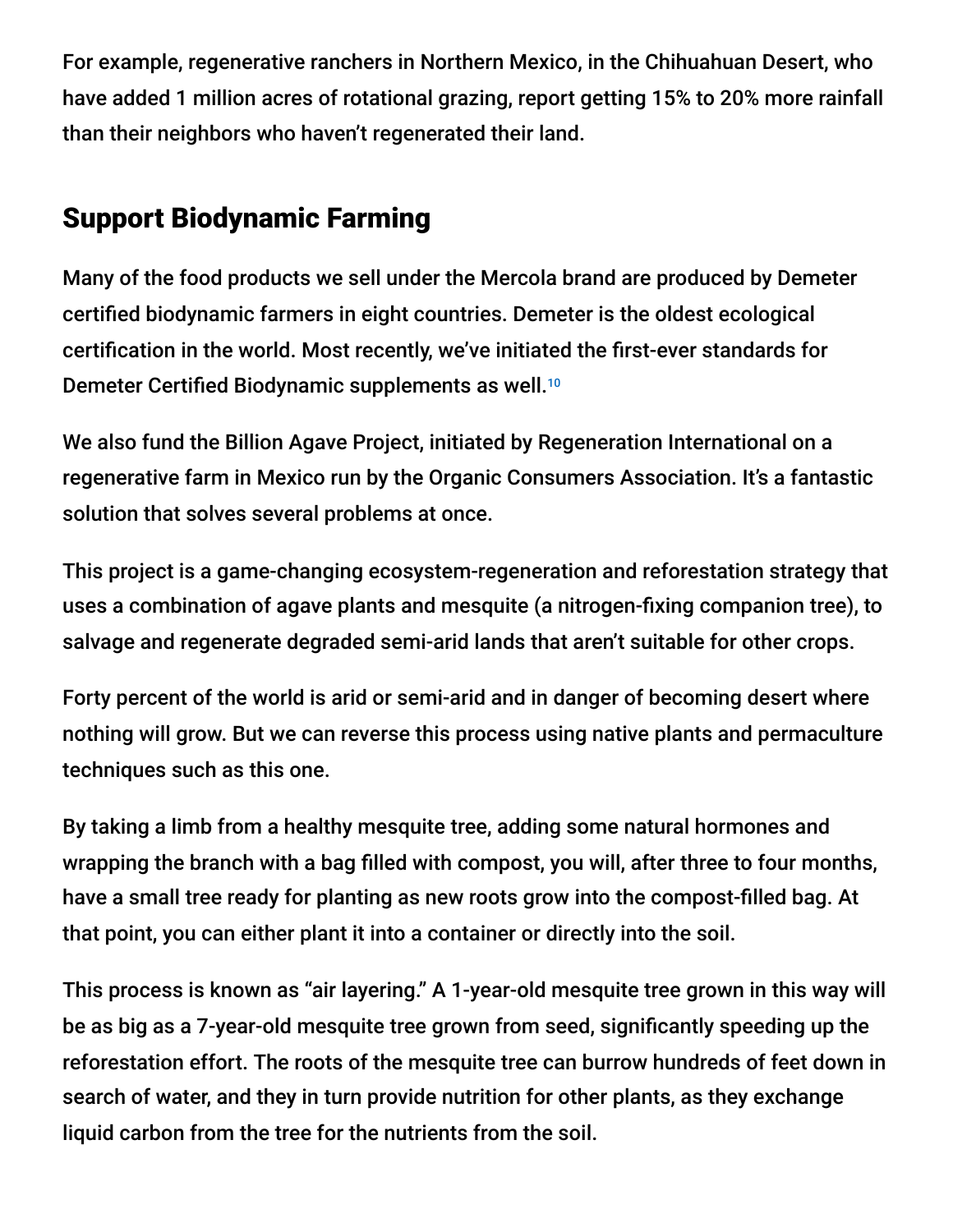In this way, the mesquite supports the growth of the agave without need for chemical fertilizers, and the agave can then be used to produce a fermented nutrition-rich biomass that supports grazing livestock that otherwise might not have enough to eat.

# A Way to Support Grazing Cattle on Semi-Arid Lands

Agave is best known for producing tequila, but a local farmer in Mexico discovered he could use the massive leaves, which are typically discarded as junk, to produce a nutrient-rich livestock feed. Cows, sheep, goats, pigs, chickens and even sheepdogs enjoy it.

The feed is produced by finely chopping up the leaves, each of which can weigh 40 to 80 pounds, and then fermenting them in a closed container. To this fermented mash, you can then add mesquite pods at a ratio of 80% to 90% agave leaf and 10% to 20% mesquite pods. This mix is superior to alfalfa in terms of nutrition, but costs only a third or a quarter of the price.

A big part of the cost-savings is from the reduced water consumption. Alfalfa needs about 26 times more water than agave and mesquite. Most of the animals on the farm eat the natural vegetation and get the agave mash as a supplement.

However, by adding garbanzo beans  $-$  another low-water crop  $-$  you could produce a feed that the animals could live on exclusively. Considering some areas are now considering culling their livestock herds due to a shortage in cattle feed,<sup>11</sup> this could be a novel solution in some instances.

# New Market Opportunities

Changing the farming subsidies to prioritize regenerative farming would go a long way to changing the status quo, but private investing is another route to success that is now coming to the fore.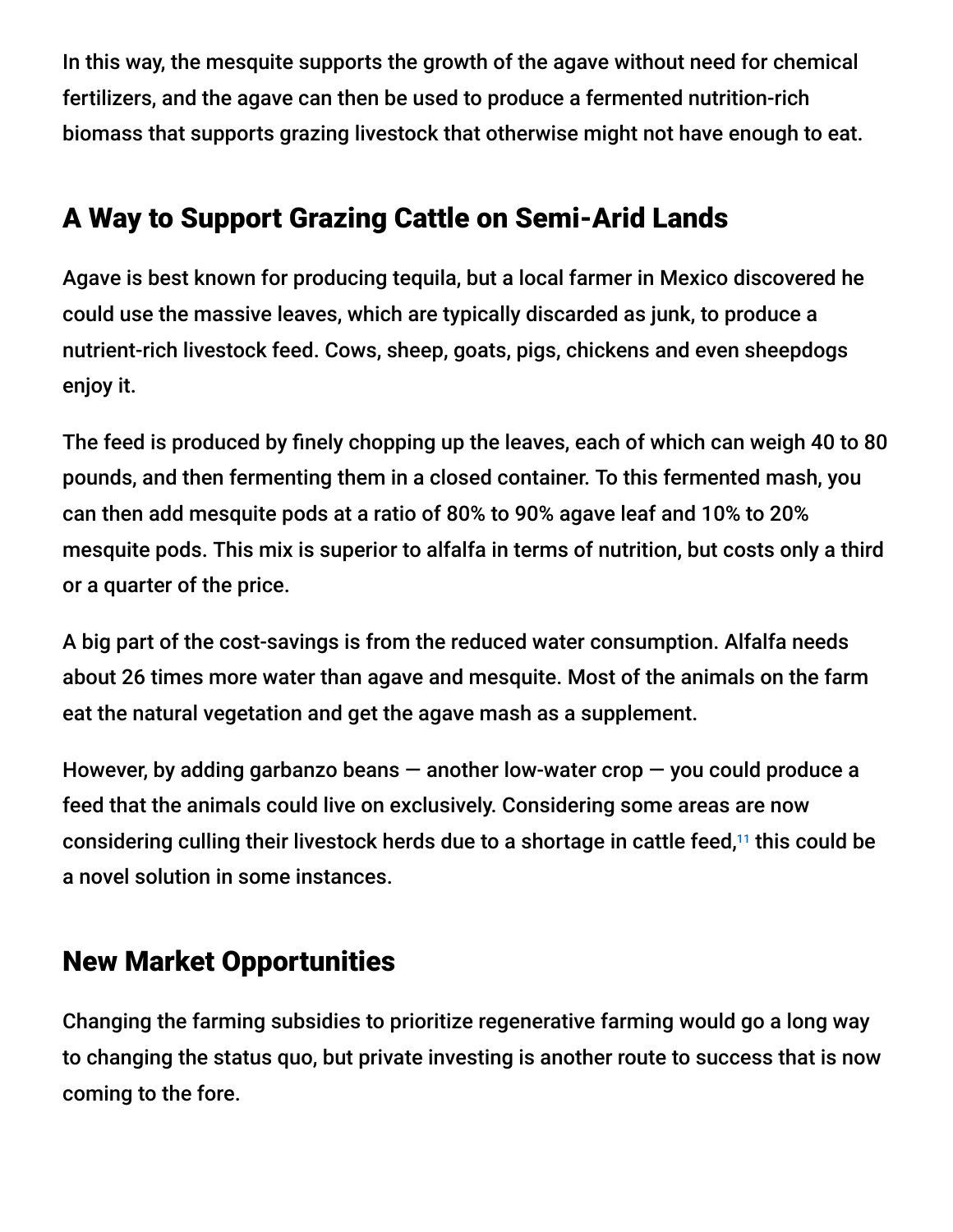There's a new type of asset being developed on the stock exchange called Natural Asset Stocks, or Natural Asset Corporations. The government of Costa Rica, for example, is putting all government-owned forests and farmlands into a Natural Asset Corporation.

This is a type of stock different from anything we've seen so far. Basically, these stocks will allow fund managers, private investors and corporations to invest in natural assets. The part you end up owning is the ecosystem services of that land.

So, for example, you could own the environmental services resulting from the Billion Agave Project, which include carbon sequestration amounts and water savings. Over time, as the whole system matures and the soils are regenerated, your asset rises in value.

This new asset system will allow Wall Street to divert financial assets into ecosystem assets that benefit the planet in a multitude of ways, and still get a return on their money.

The Organic Consumers Association has also developed a system of verification to go along with this new asset system. Using modern technology, it will be able to accurately measure things like the number and size of plants and the health of the soil.

**<sup>66</sup>** Had heed been taken sooner, we wouldn't be in<br>such a precarious position right now Rut hindsigh **such a precarious position right now. But hindsight is 20/20, and I believe many farmers will now be forced to make the tough choice to make the conversion to biodynamic if they want to survive in the long term."**

They're also using a blockchain accounting system to verify the calculations and make it very difficult to cheat. So, anyone who invests in a natural asset will be able to verify, several years down the road, at a very low cost, whether the asset has improved or degenerated.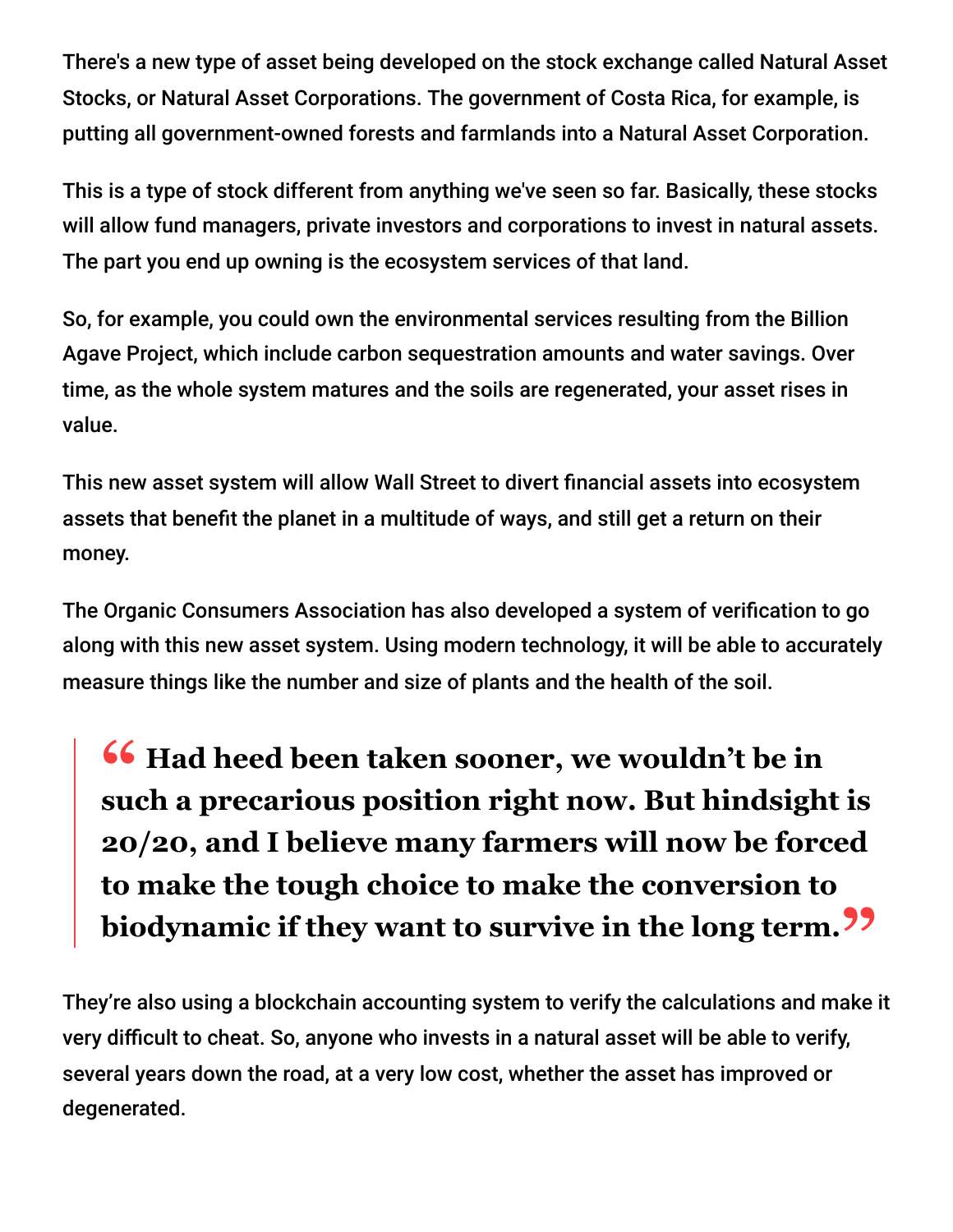### Regenerative Farming Could Save the World

A number of people have pushed regenerative farming for decades, warning that the current chemical-dependent monoculture is unsustainable in the long run, and subject to geopolitical disruptions. We're seeing the reality of those warnings right now.

Had heed been taken sooner, we wouldn't be in such a precarious position right now. But hindsight is 20/20, and I believe many farmers will now be forced to make the tough choice to make the conversion to biodynamic if they want to survive in the long term.

Their transition is not going to bring immediate help to the global population, as it takes a number of years to turn depleted soils into soils that can support food production without chemical inputs. But we have to start thinking in the longer term if any of us are to survive.

As a nonfarmer, you can support this effort by buying food from regenerative and biodynamic farmers. Regenerative International, incorporated in 2014, has built a global network of regenerative farmers and ranchers, with some 400 affiliates in 60 countries.

You can find a [map of these regenerative farms](https://regenerationinternational.org/regenerative-farm-map) on RegenerationInternational.org. Of course, you can also implement regenerative strategies in your own garden, even if it's a small one. The future does look bleak at the moment, with food shortages and skyrocketing prices appearing inevitable, but doing nothing is not the answer. We must all start thinking ahead and make wiser choices.

The globalization of food production has led us to the brink of disaster. The answer is to return to locally grown foods. Similarly, our reliance on chemical-dependent monocultures has just been proven to be a weak link that needs to be replaced by regenerative methods that don't need chemicals to thrive. We have the answers to the problem. We just need to implement them, as rapidly as possible.

#### **Sources and References**

<sup>&</sup>lt;sup>1</sup> [NPR April 8, 2022](https://www.npr.org/2022/04/08/1091705608/global-food-prices-record-high-ukraine-war)

<sup>&</sup>lt;sup>2, 3, 9</sup> [National Interest April 11, 2022](https://nationalinterest.org/blog/politics/fertilizer-shortage-driving-food-prices-new-heights-201747)